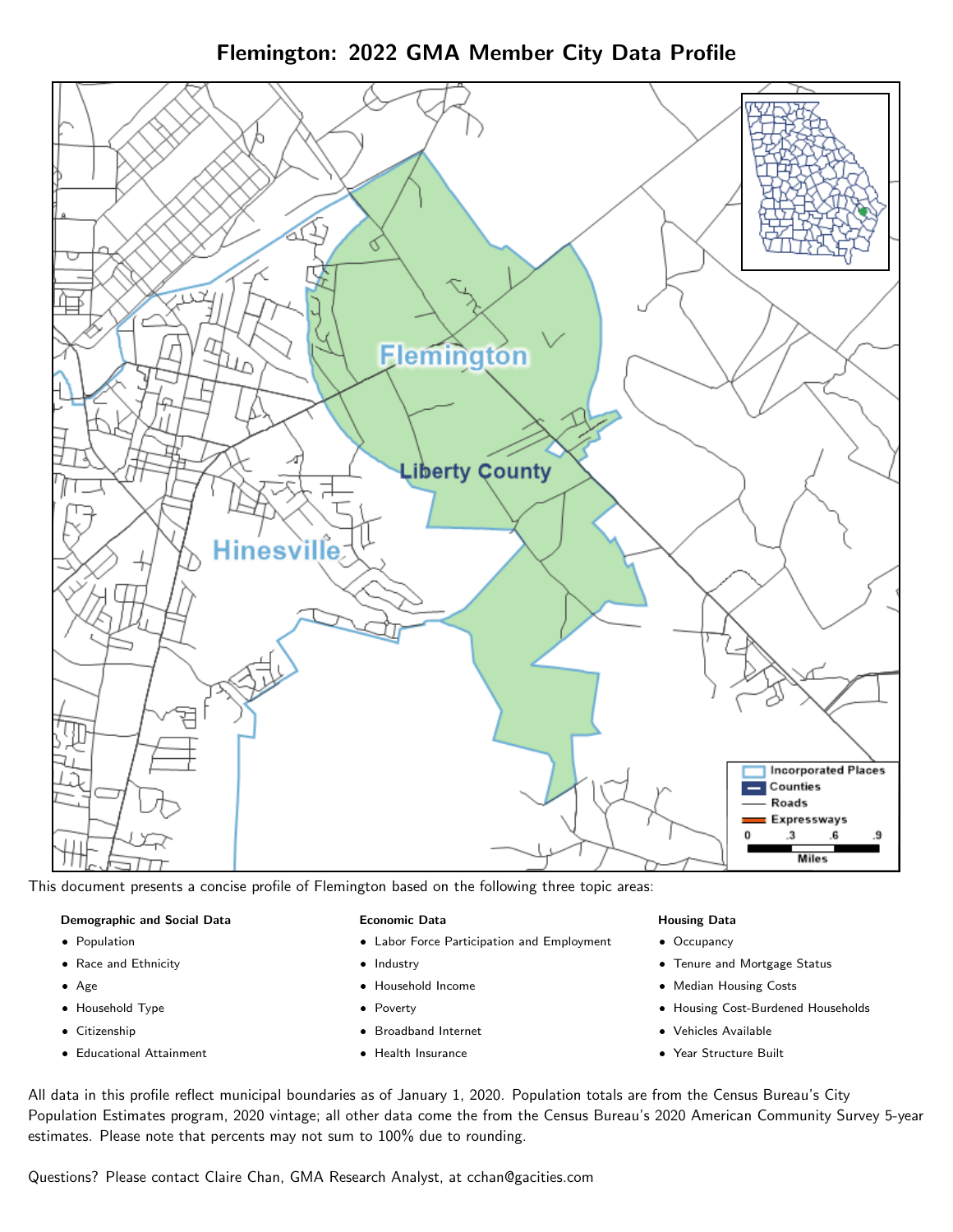# Flemington: Demographic and Social



0% 2% 4% 6% 8% Male **Female** 8% 6% 4% 2% 85 and over 80-84 75-79 70-74 65-69 60-64 55-59 50-54 45-49 40-44 35-39 30-34 25-29 20-24 15-19  $10-14$ 5-9 Under 5

## **Citizenship**

Age



Source: American Community Survey, 2020 5-year estimates, table B05002 Source: American Community Survey, 2020 5-year estimates, table B15002





Source: U.S. Census Bureau, City Population Estimates, 2020 vintage Source: American Community Survey, 2020 5-year estimates, table B03002

# Household Type



Source: American Community Survey, 2020 5-year estimates, table B01001 Source: American Community Survey, 2020 5-year estimates, table B11001

## Educational Attainment



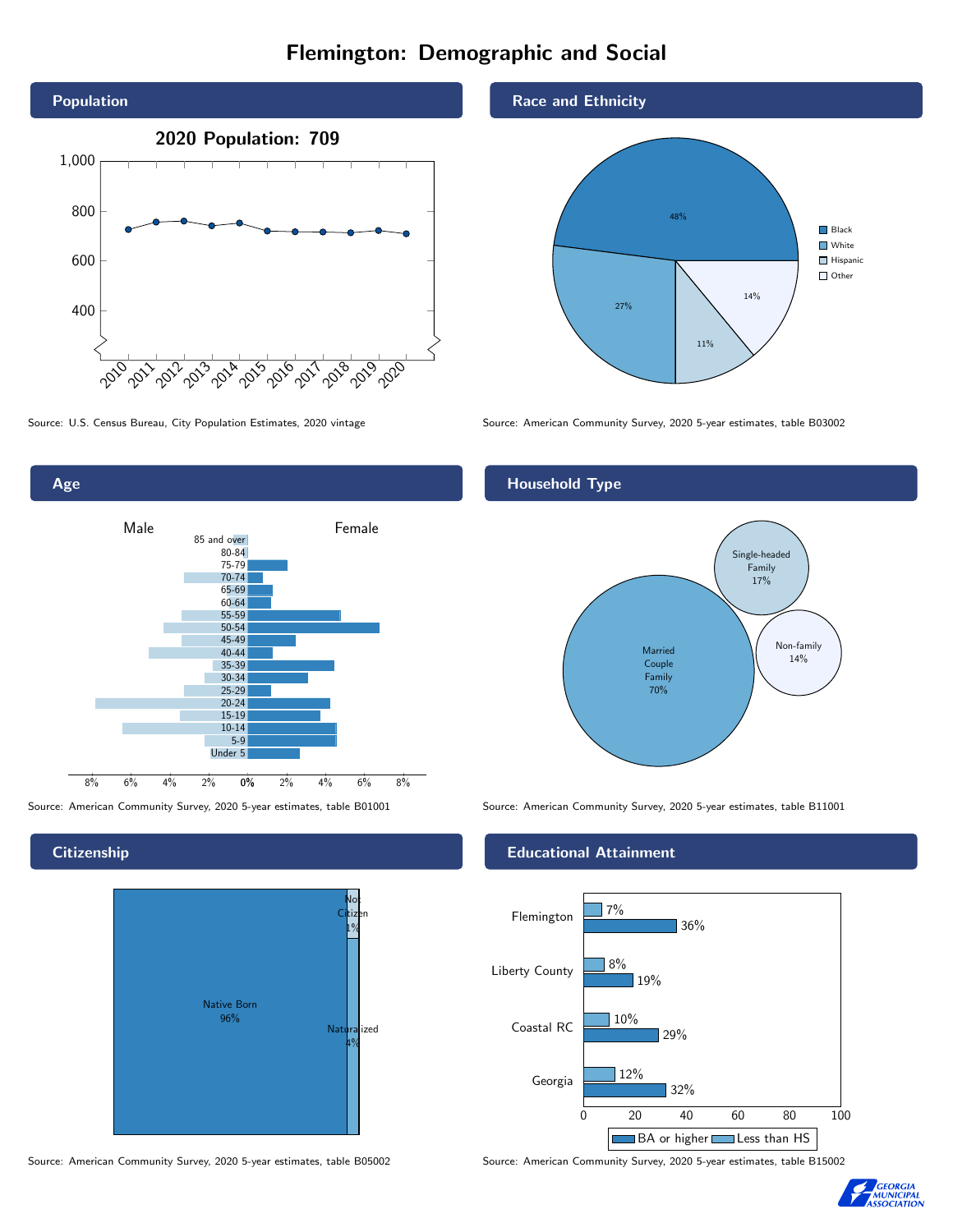# Flemington: Economic



Source: American Community Survey, 2020 5-year estimates, table B23001 Note: Unemployment rate is based upon the civilian labor force.

# Industry

Poverty

| Agriculture, forestry, fishing and hunting, and mining      | $0\%$ |
|-------------------------------------------------------------|-------|
| Construction                                                | $0\%$ |
| Manufacturing                                               | 8%    |
| <b>Wholesale Trade</b>                                      | $1\%$ |
| Retail Trade                                                | 13%   |
| Transportation and warehousing, and utilities               | 8%    |
| Information                                                 | $1\%$ |
| Finance and insurance, real estate, rental, leasing         | $4\%$ |
| Professional, scientific, mgt, administrative, waste mgt    | 7%    |
| Educational services, and health care and social assistance | 22%   |
| Arts, entertainment, recreation, accommodation, food        | 6%    |
| service                                                     |       |
| Other services, except public administration                | 10%   |
| Public administration                                       | 20%   |

Source: American Community Survey, 2020 5-year estimates, table C24030



Source: American Community Survey, 2020 5-year estimates, tables B19013 and B19025 Source: American Community Survey, 2020 5-year estimates, table B17010



14%

 $120%$ 

 $21%$ 

15%

15%

 $120%$ 

5%

 $10%$ 

### Health Insurance

Georgia

Coastal RC

Liberty County

Flemington



0 20 40 60 80 100

Total Population Children



Source: American Community Survey, 2020 5-year estimates, table B28002 Source: American Community Survey, 2020 5-year estimates, table B18135